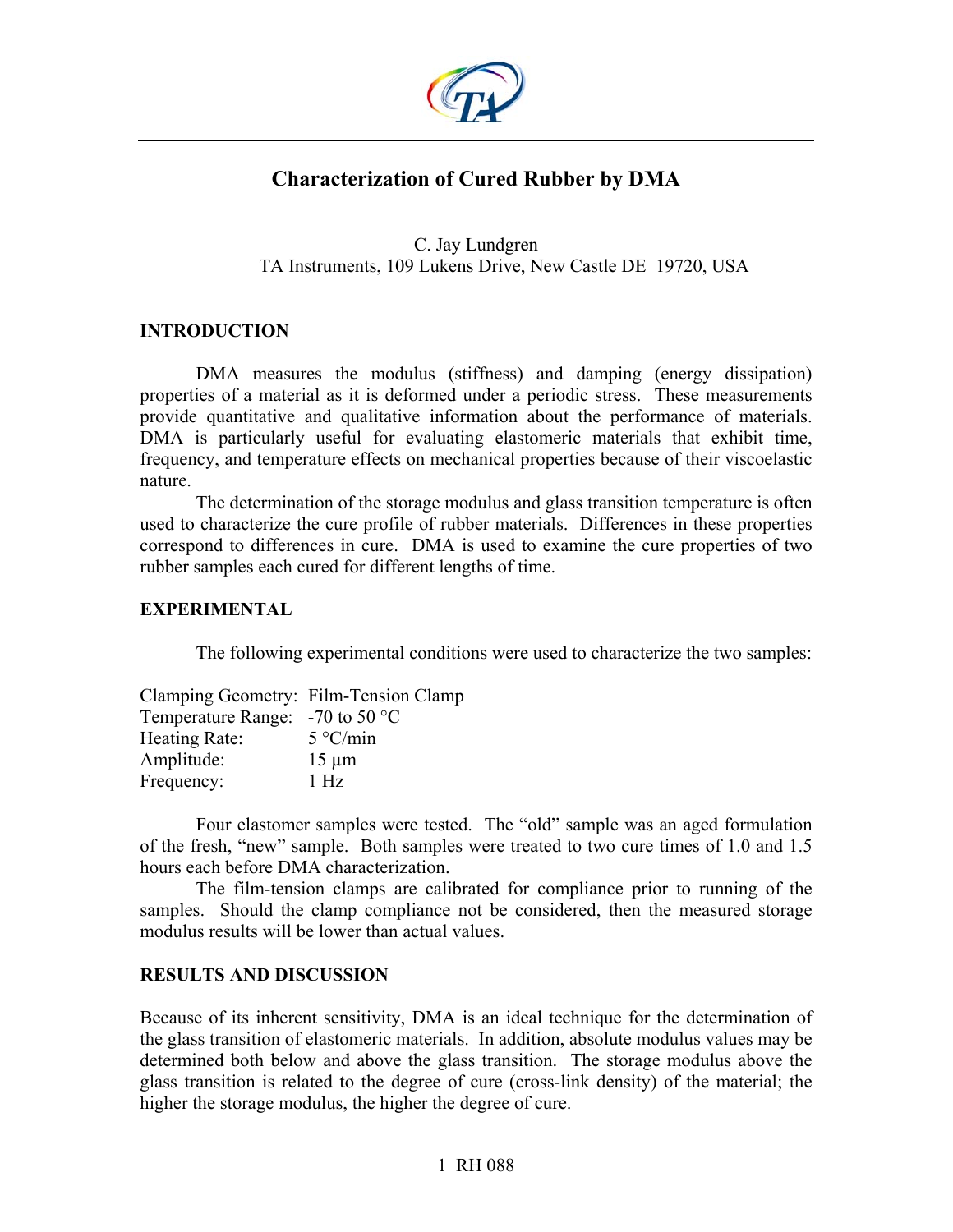

Figure 1 - "OLD" Rubber Samples, Different Cure Times

The glass transition temperature (Tg) is also an indication of degree of cure; the higher the Tg, the higher the degree of cure.

Figures 1 and 2 show DMA data for the two rubber samples. A longer cure time should lead to a higher degree of cure. This should result in a higher value of storage modulus (E') in the rubbery plateau (*1*). Figure 1 shows the values of E' for the old 1 hour and old 1.5 hour cured materials, respectively. There is a noticeable difference between the values with the E' of the 1.5 hour cured sample being 11 % higher than that of the 1 hour cured sample.

The new samples show similar results. Figure 2 shows the values of E' in the rubbery plateau. The 1.5 hour cured sample shows a storage modulus that is higher than the value of the 1 hour cured sample by 17 %.

#### **REFERENCES**

1. L.E. Nielsen, R.F. Landel, *Mechanical Properties of Polymers and Composites***, 1994,** Marcel Dekker, p 49.

### **KEYWORDS**

cure, dynamic mechanical analysis, glass transition, modulus

## 2 RH 088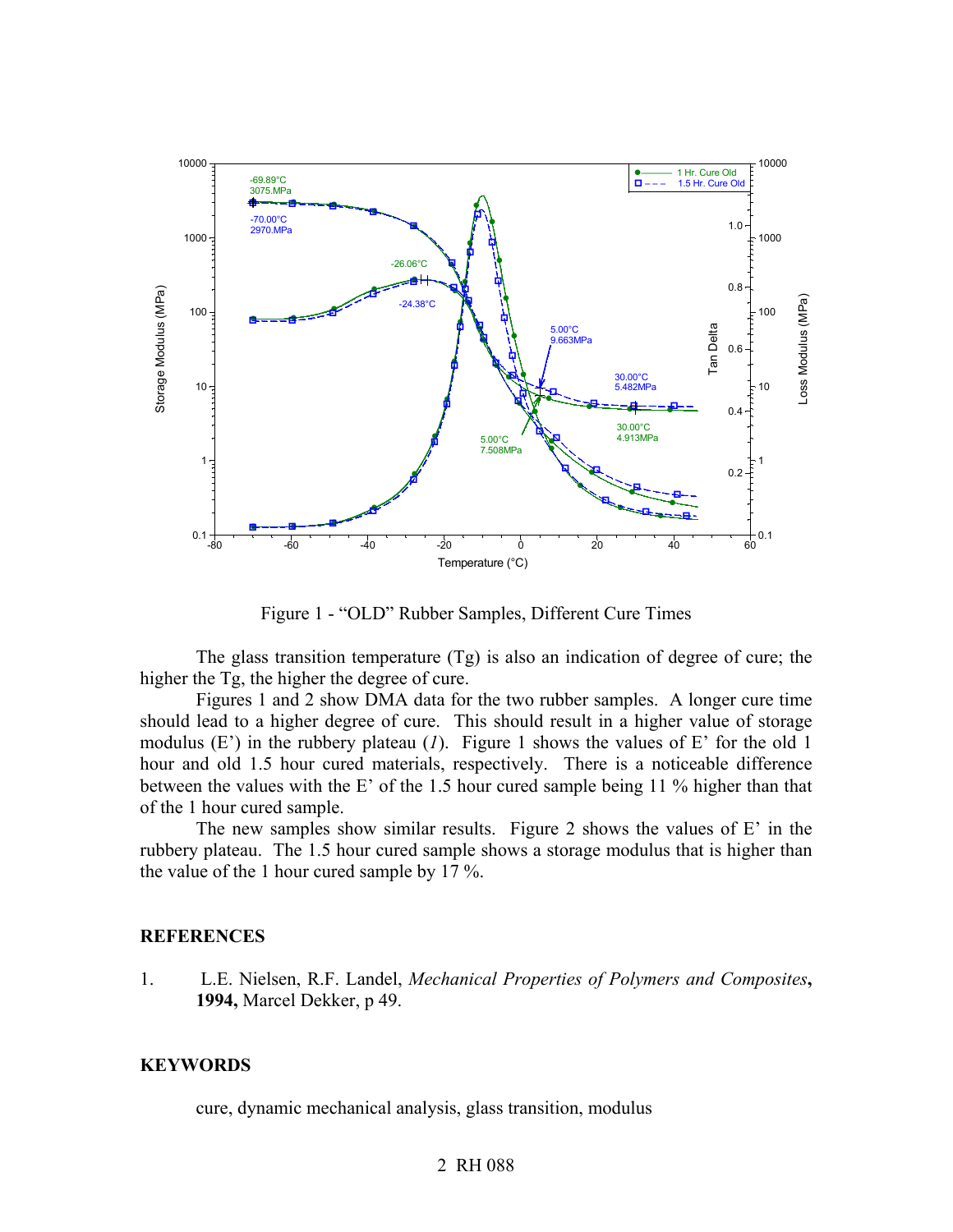

Figure 2 - "NEW" Rubber Samples, Different Cure Times